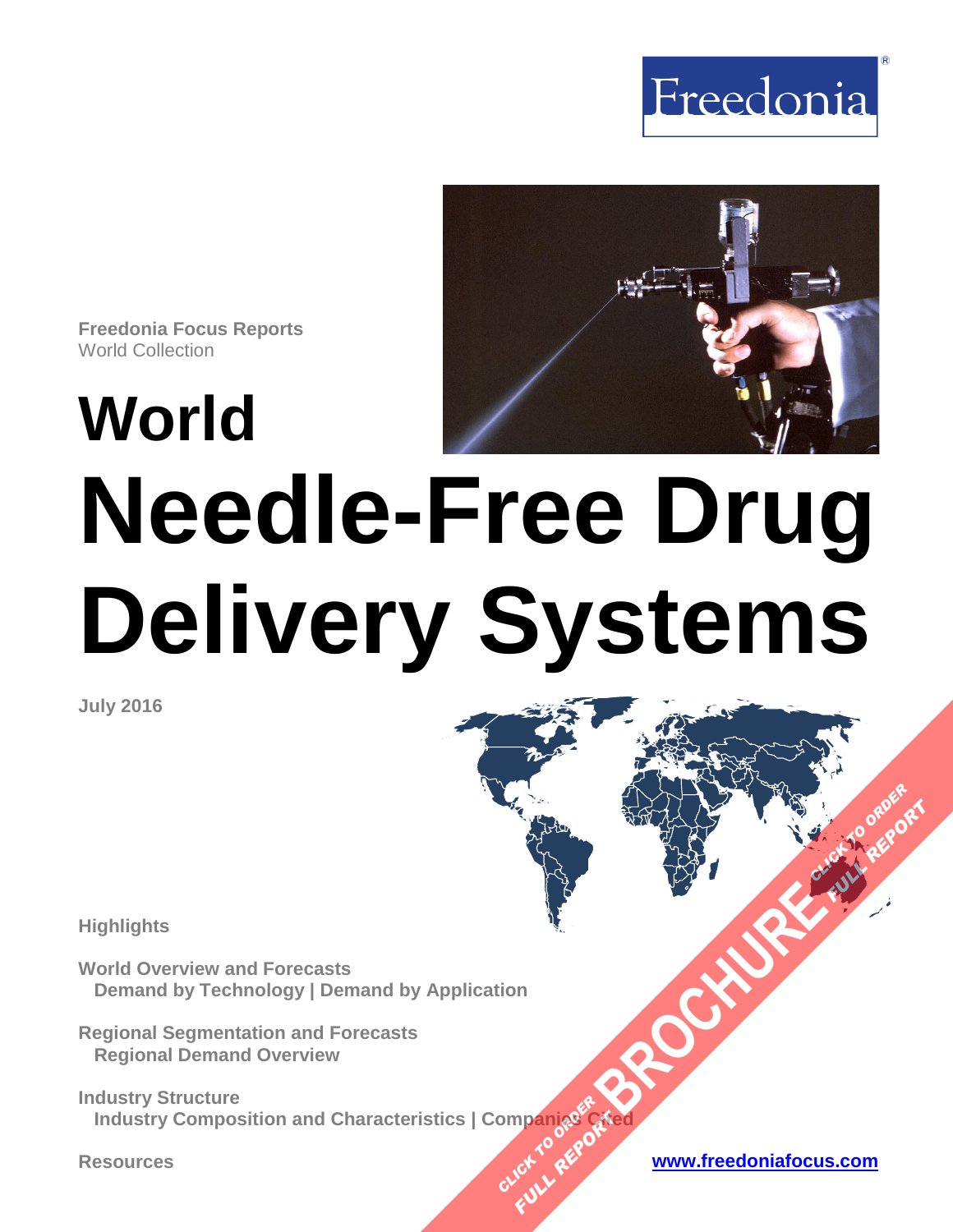## <span id="page-1-0"></span>ABOUT THIS REPORT

## Scope & Method

This report forecasts annual world demand through 2020 for needle-free drug delivery systems by technology, application, and major world region in US dollars at the manufacturers' level. Technology segments include:

- jet injectors
- other technologies such as spring injectors, laser-based injectors, and transdermal microneedles.

In terms of products, the report includes data on needle-free delivery, including nasal and specialized transdermal and intradermal delivery of products that would normally be delivered by injection only.

Reported applications encompass:

- insulin
- pain control
- vaccines
- pediatric
- other applications such as hormonal disorders, osteoporosis, and nausea and vomiting.

Major world regions include:

• USA

• Asia/Pacific

• Europe

• all other regions.

To illustrate historical trends world, technology, application, and regional demand (including all segments) are provided for 2013, 2014, and 2015.

This report quantifies trends in various measures of growth. Growth (or decline) expressed as an average annual growth rate (AAGR) is the least squares growth rate, which takes into account all available datapoints over a period. Growth calculated as a compound annual growth rate (CAGR) employs, by definition, only the first and last datapoints over a period. The CAGR is used to describe forecast growth, defined as the expected trend beginning in the base year and ending in the forecast year.

Unless otherwise indicated, both historical and forecasted demand values are expressed in US dollars at a fixed 2015 rate of exchange with local currencies.

Other various topics, including profiles of pertinent leading suppliers, are covered in this report. A full outline of report items by page is available in the [Table of Contents.](#page-3-0)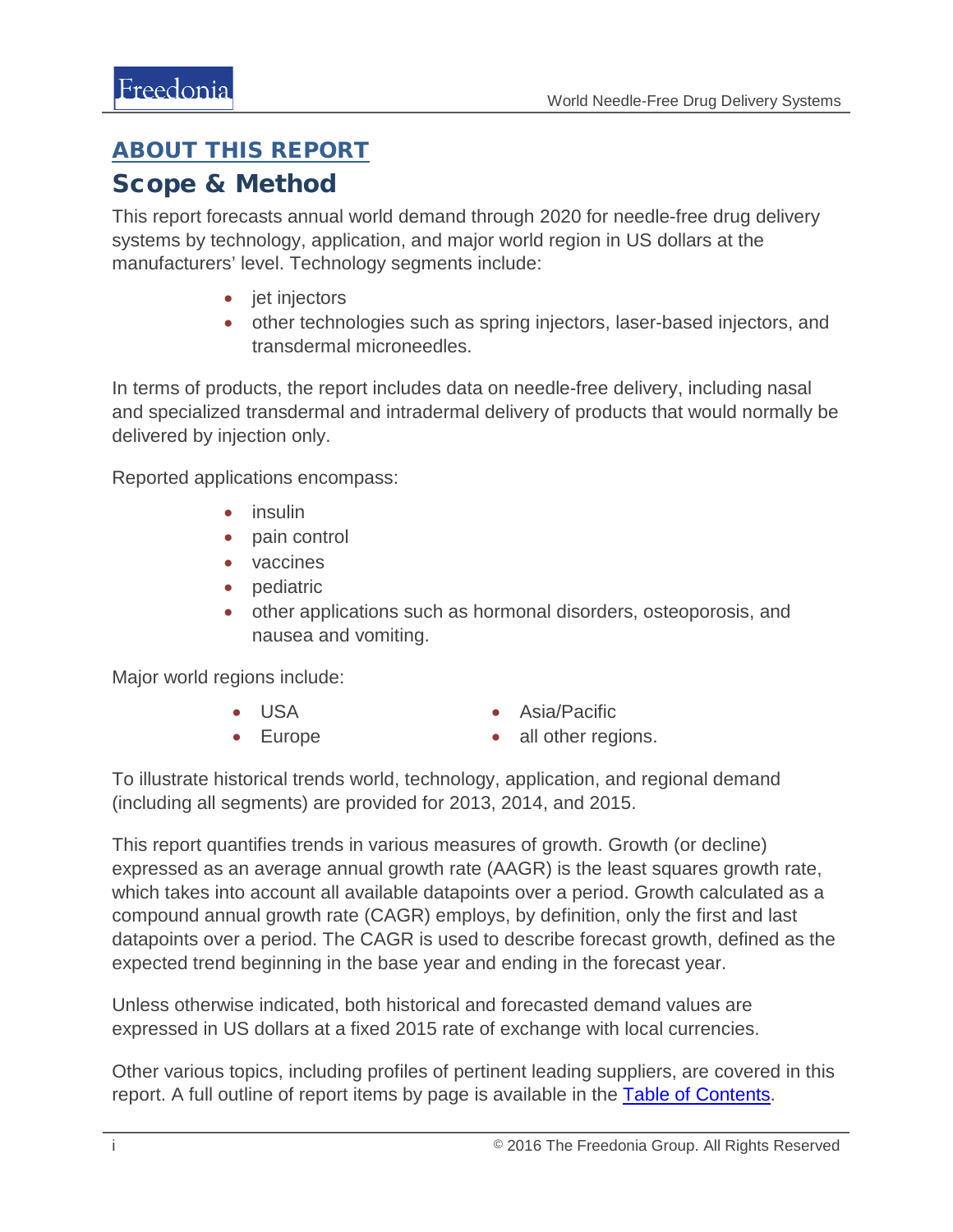

## Sources

*World Needle-Free Drug Delivery Systems* (FW40061) is based on [a comprehensive](http://www.kaloramainformation.com/Needle-Free-Drug-10177699/)  [industry report](http://www.kaloramainformation.com/Needle-Free-Drug-10177699/) published by Kalorama Information in July 2016.

The research conducted by Kalorama included comprehensive research of secondary sources such as company literature, databases, investment reports, and medical and business journals. New technologies, market developments, and research and development trends and expenditures were identified through patent and database searches, as well as via interviews with key personnel. Person-to-person and telephone interviews were the primary method of gathering information. E-mail correspondence was also used in the interview process. Interviews with 12 key industry officials, trade association spokespersons, consultants, healthcare providers, and government personnel were compiled to form the primary basis of information – particularly revenue and market share data – presented in this report.

## Industry Codes

The topic of this report is related to the following industry codes:

| <b>NAICS/SCIAN 2007</b>                        |                                                                                                                                                                                                      | <b>SIC</b>                           |                                                                                                                                                                                                                                                                |
|------------------------------------------------|------------------------------------------------------------------------------------------------------------------------------------------------------------------------------------------------------|--------------------------------------|----------------------------------------------------------------------------------------------------------------------------------------------------------------------------------------------------------------------------------------------------------------|
| North American Industry Classification System  |                                                                                                                                                                                                      | <b>Standard Industry Codes</b>       |                                                                                                                                                                                                                                                                |
| 325411<br>325412<br>325413<br>325414<br>339113 | Medicinal & Botanical Mfg<br><b>Pharmaceutical Preparation Mfg</b><br>In-Vitro Diagnostic Substance Mfg<br><b>Biological Product (except Diagnostic)</b><br>Mfg<br>Surgical Appliance & Supplies Mfg | 2833<br>2834<br>2835<br>2836<br>3842 | Medicinal Chemicals & Botanical Products<br><b>Pharmaceutical Preparations</b><br>In Vitro & In Vivo Diagnostic Substances<br><b>Biological Products, except Diagnostic</b><br><b>Substances</b><br>Orthopedic, Prosthetic & Surgical<br>Appliances & Supplies |

# Copyright & Licensing

The full report is protected by copyright laws of the United States of America and international treaties. The entire contents of the publication are copyrighted by The Freedonia Group.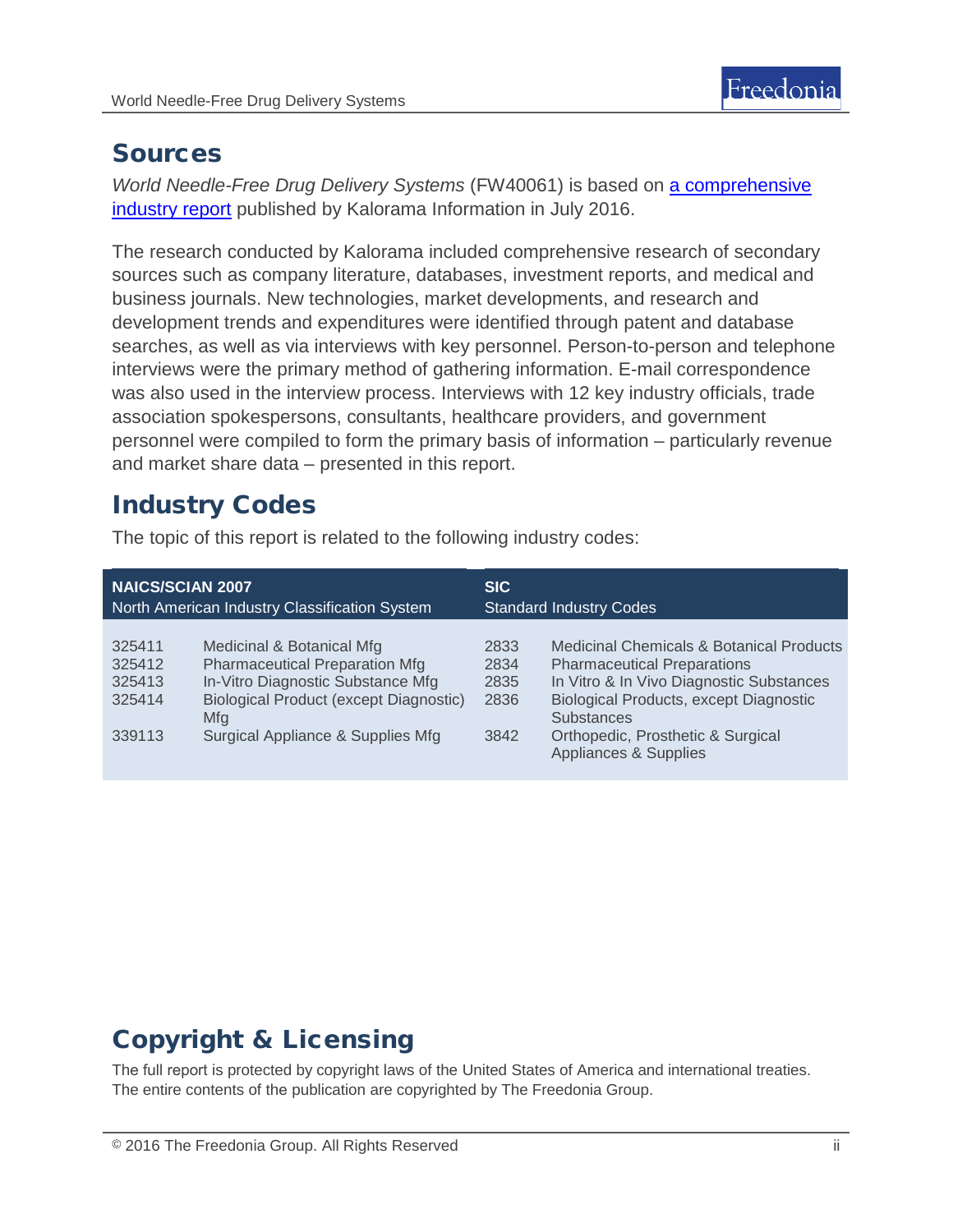# <span id="page-3-0"></span>**Table of Contents**

#### **Section**

#### Page

| Chart 1   World Needle-Free Drug Delivery System Demand by Tech, 2013-2020 (US\$ mil)  2 |
|------------------------------------------------------------------------------------------|
|                                                                                          |
|                                                                                          |
|                                                                                          |
| Chart 2   US Needle-Free Drug Delivery System Demand by Tech Share, 2013-2020 (%) 8      |
| Chart 3   World Needle-Free Drug Delivery System Demand by App, 2013-2020 (US\$ mil) 10  |
|                                                                                          |
|                                                                                          |
|                                                                                          |
|                                                                                          |
|                                                                                          |
| Chart 4   US Needle-Free Drug Delivery System Demand by App Share, 2013-2020 (%)  14     |
|                                                                                          |
|                                                                                          |
| Chart 5   World Needle-Free Drug Delivery System Demand by Reg, 2013-2020 (US\$ mil) 15  |
|                                                                                          |
| Chart 6   US Needle-Free Drug Delivery System Demand by Region Share, 2013-2020 (%)  17  |
|                                                                                          |
|                                                                                          |
|                                                                                          |
|                                                                                          |
|                                                                                          |
|                                                                                          |
|                                                                                          |
|                                                                                          |

To return here, click on any Freedonia logo or the Table of Contents link in report footers.<br>PDF bookmarks are also available for navigation.